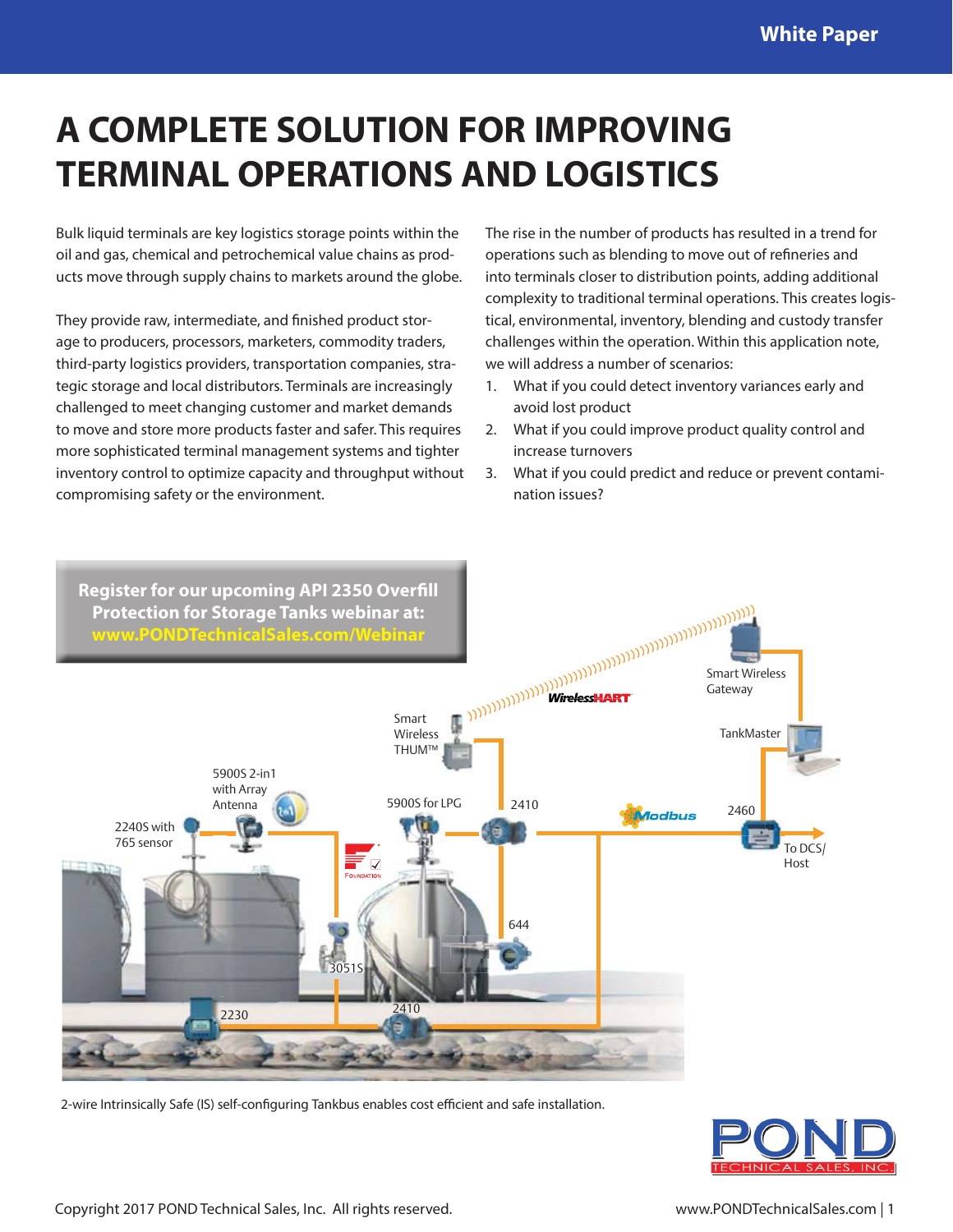### **WHAT IF YOU COULD DETECT INVENTORY VARIANCES EARLY AND AVOID LOST PRODUCT?**

The ability to track, alter, and control material movement in an accurate and timely manner can greatly impact the success or failure of your terminal. Outdated equipment, unscheduled downtime due to tank overflow, and poor systems integration all contribute to your inability to provide precise measurements or be flexible when orders change. This can mean material loss, customer dissatisfaction, and ultimately, a loss of business.

It is essential to your business that you be able control the flow and balance of material movement in order to maintain proper inventory, avoid reblending and tank overfill, and complete customer orders in a timely manner.

POND Technical Sales offers a complete terminal management solution with Emerson's Syncade Logistics, DeltaV and field devices, which can track inventory

from the device level and communicate changes to the business system.

Accurate field reporting devices and DeltaV, which provides up-to-the-minute alarming and trending data, can enable your operators to identify potential problems early. Syncade Logistics can help you more efficiently track inventory, fill orders, and generate reports. In addition, Syncade's material accounting functions make it possible for you to instantly validate each movement, reconcile and measure your inventory after each movement, and accurately report stock and yields.

POND Technical Sales offers a suite of products to enable you to identify shrink and potential loss, recalibrate your measurement instrumentation at any time, and eliminate questions regarding inventory, tank gauging, or metering accuracy.



Rosemount 5900S 2-in-1 radar gauge w/ TankMaster: Accurate, real-time inventory and meter measurement.



Micro Motion Elite Coriolis: Precise flow measurement and custody transfer metering.



Daniel 1200 Series Liquid Turbine Meter: Enables high flow rates, extended flow range, and sustained metering accuracy.

# **WHAT IF YOU COULD IMPROVE PRODUCT QUALITY CONTROL AND INCREASE TURNOVERS?**

Controlling the variables associated with product integrity requires you to simultaneously and accurately manage time, money, personnel, assets, and customer expectations. However, standing in the way of your success are unpredictable incidents of material loss or contamination due to equipment and human error. Without a way to minimize inaccurate equipment data, unscheduled downtime, or operator mistakes you risk losing money, contracts, and the reputation of your terminal.

POND Technical Sales uses automated production solutions from Emerson to help you control many of the variables associated with product integrity.

Emerson's automated solutions can provide you with greater insight into inventory and the confidence to know that when needed, you can quickly alter your operational course of action to avoid losing valuable materials.

**[Register for our upcoming API 2350 Overfill](https://attendee.gotowebinar.com/register/4711408804493846018?source=PDF+Flyer)  Protection for Storage Tanks webinar at: www.PONDTechnicalSales.com/Webinar**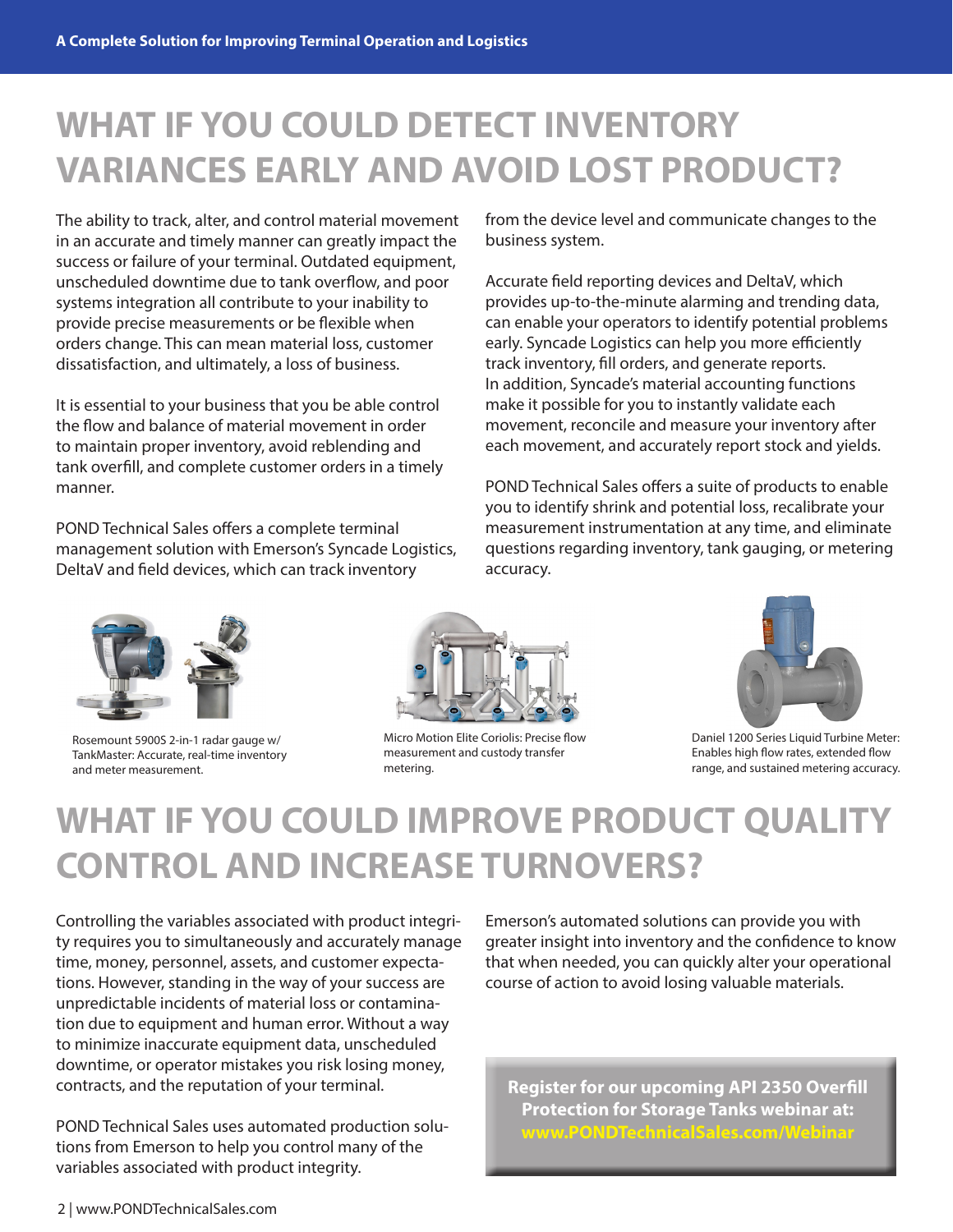

# **WHAT IF YOU COULD PREDICT AND REDUCE OR PREVENT CONTAMINATION ISSUES?**

Keeping materials properly segregated and managed within the terminal is imperative in order to mitigate financial loss. However, the more a product is handled, the higher the risk of contamination. And a single error, such as the wrong valve opening, can lead to the contamination of thousands of cubic meters of product.

Using automated solutions can also help you mitigate the risks of contamination associated with malfunctioning equipment or human error. And equipping your operation with accurate measurement devices and automated controls can lessen your need to reblend product and ultimately, help ease much of the financial burden caused by contamination.

#### **Automatically verify the success of each step of your blending process.**

Failure points, due to equipment malfunction or human error, are possible at every stage of your production process. More times than not, these failures lead to the costly task of rework of your product. However, using Emerson's DeltaV control modules and Syncade terminal automation logic enables you to detect the validity of each movement in and out of your tanks and ensure "handsfree" execution. The capability to detect contamination at an early stage can help eliminate the need to purchase additional, expensive additives for a last-minute reblend.

#### **Gain the insight needed to avoid contamination surprises.**

Knowing the composition of a product upon receipt, then tracking any changes in composition that may have occurred while in the pipes, is not something than can be reliably be done without the aid of technology. But, using the support diagnostics provided by Emerson's Rosemount 5900S with Tank Master, can put you in the best possible position to know with certainty when contamination might occur. These devices provide you with early insight into your tank operations that can help you prevent costly contamination issues.

#### **Detect out-of-tolerance variability early and avoid rework.**

Deadlines are looming and there are many components to blend; in order to meet product specs, you need to ensure that the right material and quantity is going through the line without contaminants. Emerson's Micro Motion Elite Coriolis flow meter enables you to continuously monitor product density for contaminants or vapor entrainment that can create off-spec blends. In addition, these unique meters provide operators with the ability to simultaneously measure mass and volume and perform product quality cross checking from beginning to end of a batch process.

**[Register for our upcoming API 2350 Overfill Protection for Storage Tanks webinar at:](https://attendee.gotowebinar.com/register/4711408804493846018?source=PDF+Flyer) PONDTechnicalSales.com/Web**